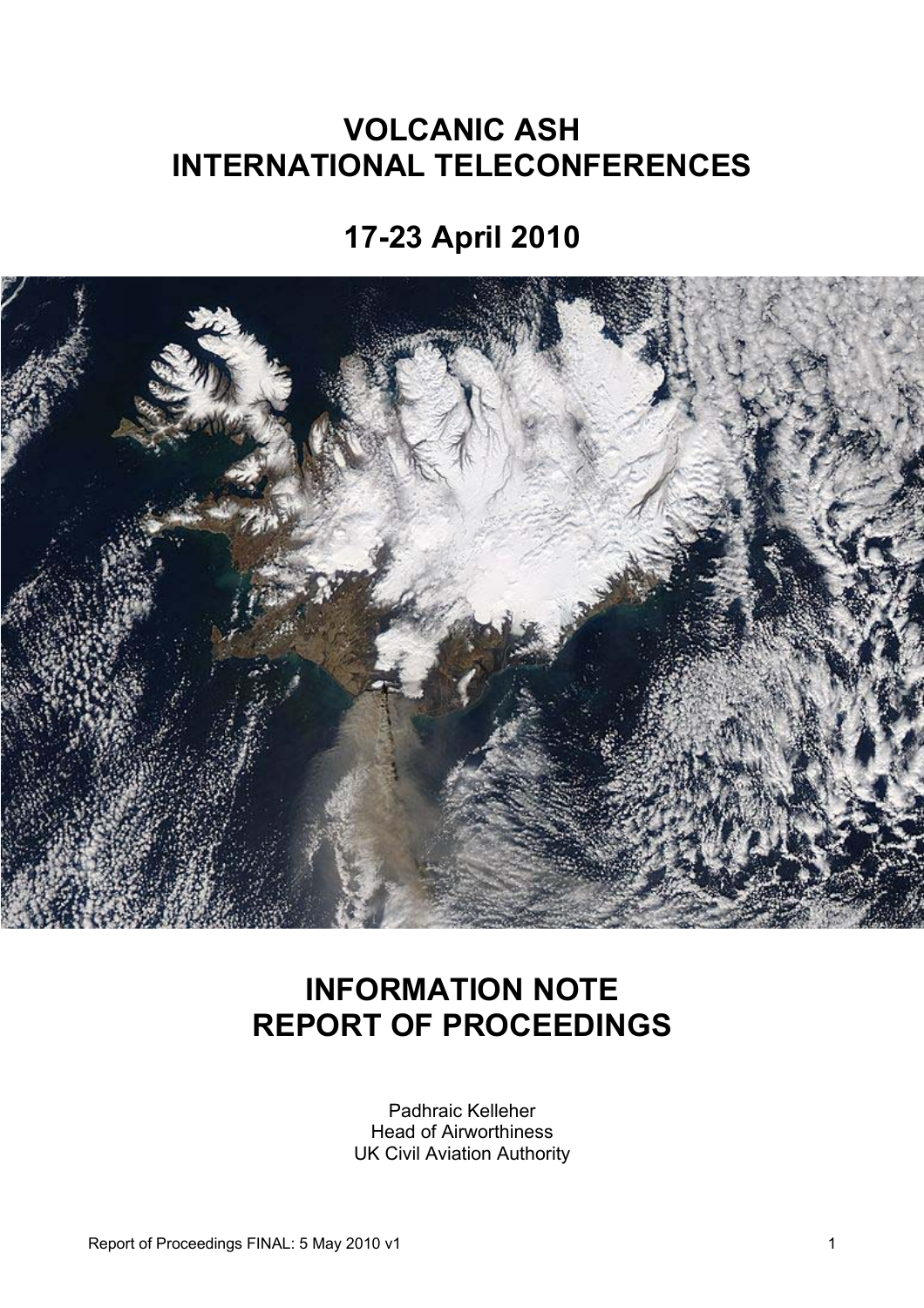### **Context**

After three weeks of activity, Iceland's Eyjafjallajokull volcano erupted on 14 April 2010 for the first time in almost 200 years. The ejected debris plume reached over 30,000 feet into the atmosphere and was carried by the prevailing wind over the UK and Northern Europe.

The aviation industry's standing instructions for dealing safely with volcanic ash, published by ICAO, are to avoid all encounters with ash. This advice has been incorporated into safety management systems operated by leading air traffic services and airspace management organisations. The "zero tolerance" of ash inherent in this advice led directly to a sequence of decisions that reduced air traffic flow through UK, Irish and Continental European airspace to a "zero rate" in those sectors identified as falling within the London Volcanic Ash Advisory Centre (VAAC) contaminated area.

The plume persisted over the British Isles and Northern Continental Europe for a number of days; the continued application of "zero rate" halted commercial aviation operations. By 18 April, commercial aviation movement through the airspace of 23 European countries had ceased and restrictions were in place in two other countries. Over 300 airports, representing 75% of the European network, closed. Precautions were taken to protect grounded aircraft from potential ashfall and to prepare aerodromes to deal properly with ashfall.

Urgent confirmation was needed as to whether a "zero tolerance" of volcanic ash was necessary to maintain flight safety. If not, then there was an urgent need to identify a density of ash which could be safely tolerated by commercial aircraft and engines; it was acknowledged that even if it could be established that operations in such ash densities were safe, there might be economic penalties in relation to an escalation in the engineering interventions necessary to sustain airworthiness standards.

#### **Response**

On 17 April, UKCAA hosted the first of a series of teleconference meetings aimed at gathering together the world's leading aircraft and engine manufacturers to focus on this issue. Supporting these discussions were leading scientific experts in meteorology, geology and volcanology, many of whom were directly monitoring the Eyjafjallajokull eruption and ash plume. Air Traffic Services experts, airspace managers and leading airlines also supported the work.

More than 60 organisations participated in a series of six teleconferences between 17 and 23 April. Instrumented flight test aircraft were made available to the group and the resulting data communicated after each flight sequence to the group.

On 20 April, the aircraft and engine manufacturers determined that their aircraft and engines would tolerate operations in an ash density of  $2x10^{-3}$ g/m<sup>3</sup>. Flight operations in the UK recommenced shortly after this consolidated position had been determined. By 22 April, activities had resumed across Europe apart from airspace in southern Finland.

Eurocontrol has reportedly estimated that more than 100,000 flights were cancelled affecting the travel plans of around 10 million passengers. The airlines estimate their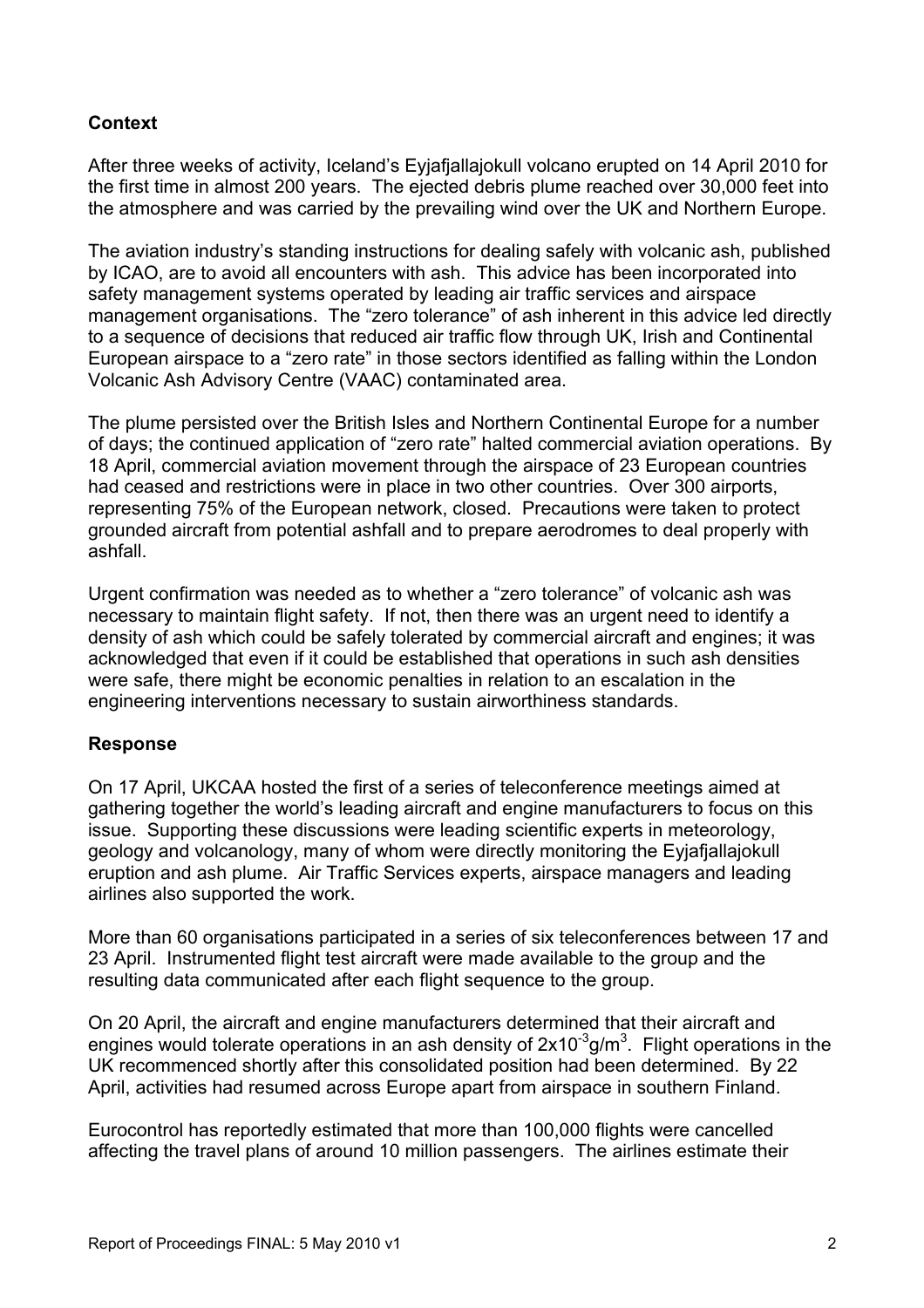losses in the order of €1.4 billion, the airports €250 million, ground handlers €200m and Air Navigation Service Providers €175 million with wider impacts beyond this grouping.

## **Agreed Position**

The position agreed by the manufacturers on 20 April 2010 was presented in the following form:

# **Statement from the international conferences of airframe and aero engine manufacturers, aviation safety regulators, operators and specialist meteorological and research agencies**

# **20 April 2010**

In response to the exceptional operational circumstances currently being experienced in the UK due to volcanic ash, the airframe and engine manufacturers have held extensive discussions with regulators, operators, research centres, air traffic control service providers and meteorological agencies with a view to finding a way to resume operations in UK airspace.

1) The limited data available from previous volcanic ash encounters involving a variety of manufacturers' products has been analysed.

2) The understanding of previous volcanic ash eruptions is that flight operation restrictions have ensured that encounters with volcanic ash are minimised and appropriate precautionary inspections are carried out to identify whether encounters have occurred.

3) Based on the available data, a consensus has been reached among the parties to permit operations initially in areas of volcanic ash with densities predicted by the UK Met Office, of up to 2  $x10^{-3}$ g/m<sup>3</sup> subject to appropriate precautionary maintenance practices being applied and the avoidance of visible ash.

4) The possible long-term effects of operation in volcanic ash are not known. In view of this, additional maintenance measures will be required to be developed by airframe manufacturers in conjunction with their engine suppliers to monitor for any possible longterm airworthiness effects resulting from operations in volcanic ash concentrations up to this level.

5) Industry and regulators are committed to continuing to work to acquire and analyse information arising from operational experience which would appear to offer an improved understanding of any longer term effects and to further modify maintenance programmes when appropriate.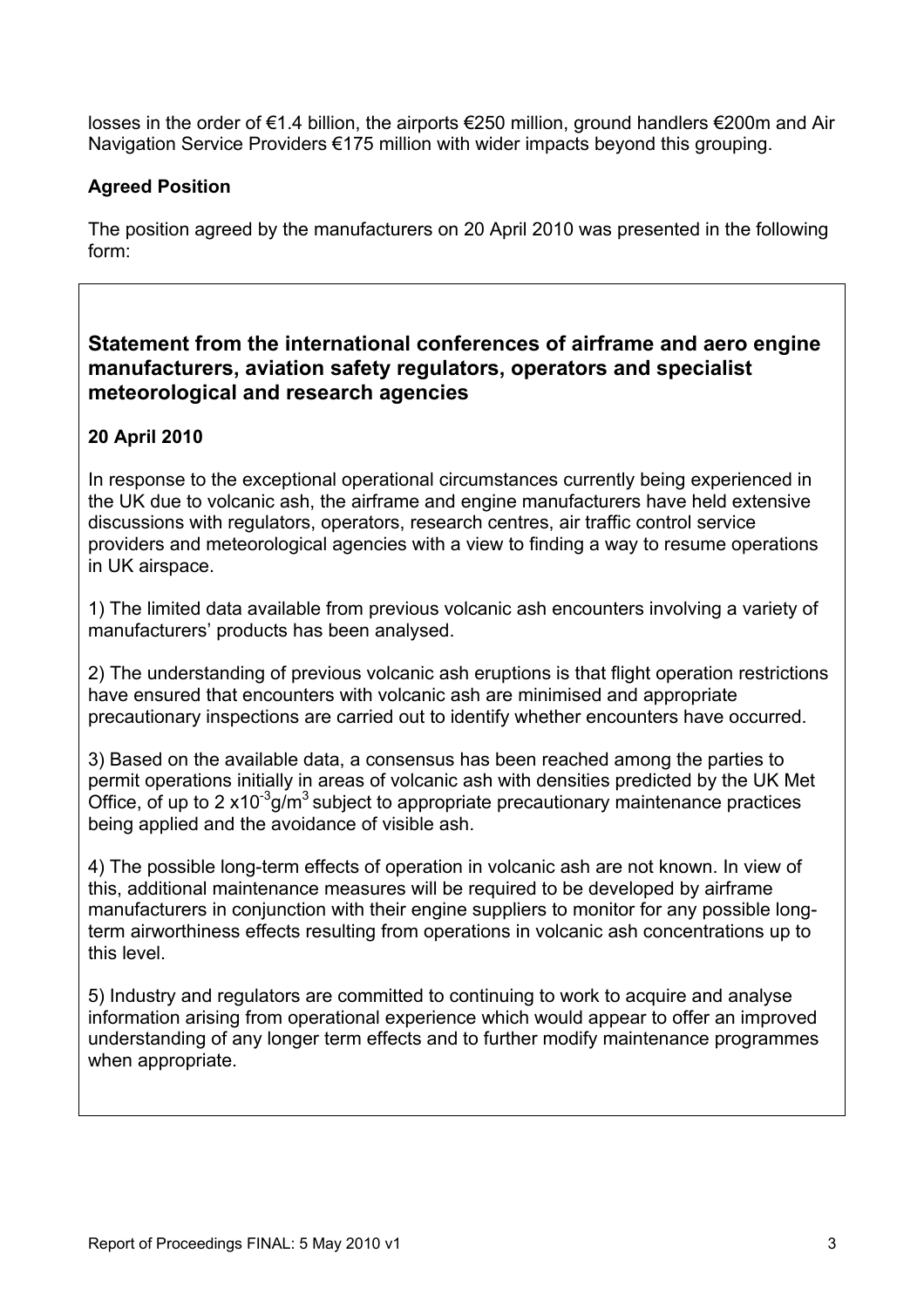#### **Implementation**

As well as defining a tolerable ash density level, the manufacturers group also considered how the tolerable level could be used to aid flight planning. The majority view supported the creation of a "No Fly" zone at ash concentrations above  $2x10^{-3}$  g/m<sup>3</sup> with normal operations beyond this zone. There was a significant minority view in support of adding an intermediate "enhanced procedures" zone (below  $2x10^{-3}$  but above  $2x10^{-4}$ ).

The European National Supervisory Authorities (NSAs) and Air Navigation Service Providers (ANSPs) elected to adopt the 2 x 10**-3** limit and to also apply a 60 nautical mile buffer around it in order to create an extended "No Fly" zone. An intermediate "Enhanced Procedures Zone" (EPZ) was also introduced as shown in the diagram.

To facilitate flight planning, the NSAs a nd/or ANSPs agreed to publish a NOTAM every 6 hours setting out the specific coordinates of the No Fly zone. The Enhanc ed Procedures Zone was defined on a revised chart published by the UK Met Office in its role as the London VAAC. Work to provide the necessar y information in one published source continues.



#### For UK commercial

operators, the UK CAA required operators, in planning flights through the EPZ, to carry out a risk assessment. CAA also encouraged operators to report any events they suspected could be linked to a volcanic ash encounter.

The CAA also reaffirmed its belief that the manufacturers are best placed to decide what the appropriate maintenance procedures should be in preparation for, or following, a flight in the EPZ. As no evidence existed of any additional safety concerns for operations within this zone, the CAA did not require enhancements to the instructions judged by the manufacturers necessary for their particular products.

By 23 April, all participating manufacturers, and a wider range of companies worldwide, had issued to operators of their aircraft and engines the engineering instructions necessary to ensure continued airworthiness of aircraft operating in ash density up to  $2$ x10 $\mathrm{^3g/m^3}$ .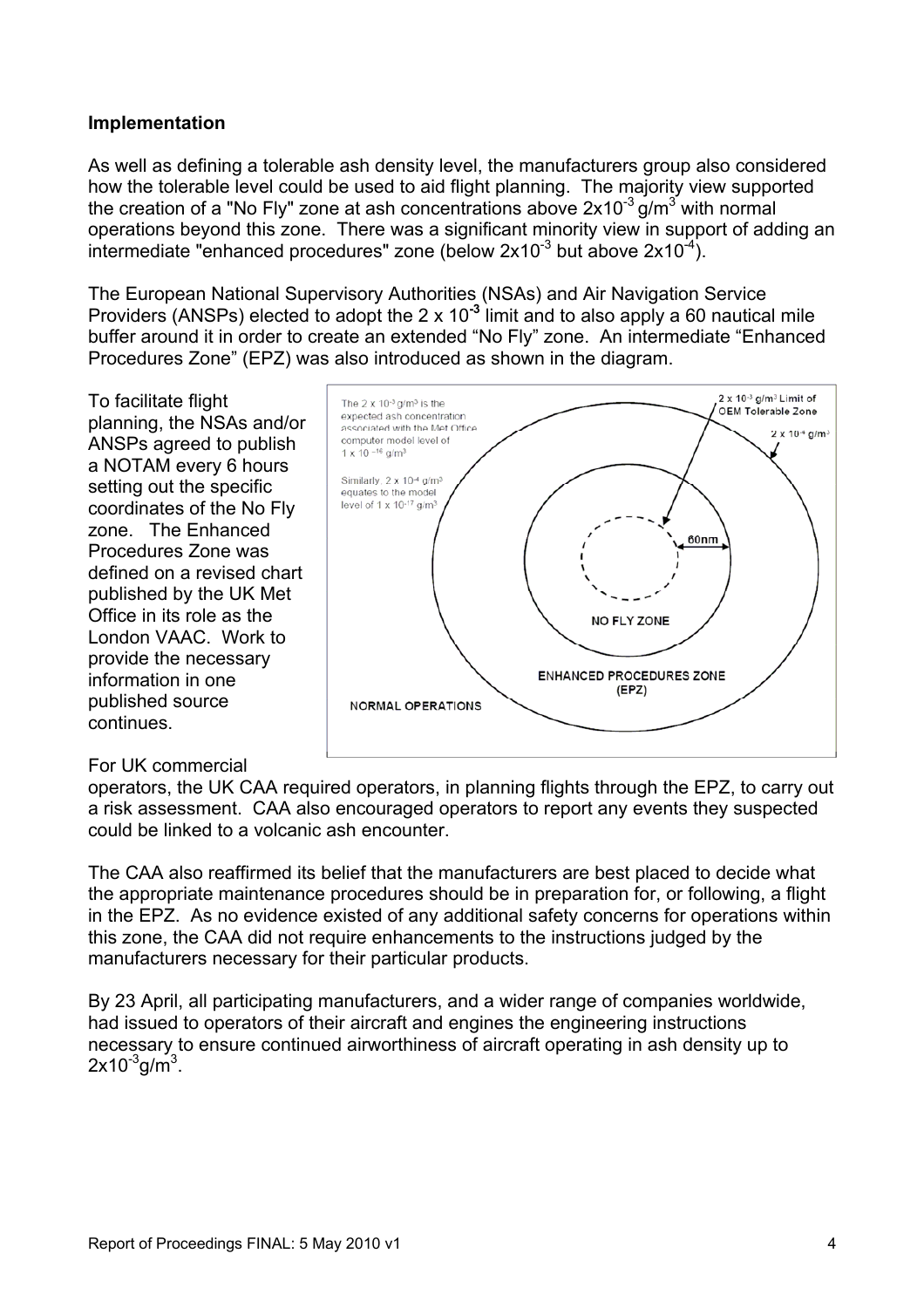### **Technical Assessment**

In deciding that  $2x10^{-3}$ g/m<sup>3</sup> was a tolerable ash density level, the manufacturers were able to take account of information and advice regarding:

- The rationale behind the ICAO "zero tolerance" approach and confirmation that it was not based on known safety concerns at low concentrations of ash (as briefed by FAA and US Weather Service staff who participated in that work)
- The use by the London VAAC of a predicted ash density of  $2x10^{-4}$ g/m<sup>3</sup> as the limit of the extant "no fly" zone and the value to restoring operations were it possible safely to reduce this limit to  $2x10^{-3}$ g/m<sup>3</sup> (as briefed by UK Met Office and NATS staff)
- The London VAAC ash density forecasting process including modelling, measurements and data blending and, with help from experts from the FAA and US Weather Service, comparisons of the London VAAC techniques with those used at the Washington and Anchorage VAACs
- An independent assessment of the London VAAC forecasts by the UK National Centre for Atmospheric Sciences confirming confidence in the Met Office products
- Instrumented flight test measurements from the UK Facility for Airborne Atmospheric Measurements (FAAM) and NERC, the UK Natural Environment Research Council, LIDAR laser measurements and meteorological balloon data all confirming that the forecast levels accorded well with the peak values being measured in the atmosphere
- The physical and chemical properties of particulates in the plume based on information from the Icelandic Met Office
- The calculated rate of accumulation of ash within the core of turbine engines and its expected subsequent behaviour and effects
- The robustness of airframe systems (e.g. Total Air Temperature probes, pitot probes and static ports) in relation to ash intake and flow erosion
- The operational experience in the presence of ash after the Mount Redoubt eruption in 1989 as reported extensively by Alaskan Airlines albeit that readily accessible data on the specific ash densities encountered was not available
- Detailed information on a range of specific encounters with ash including the KLM B747-400 incident in 1989 resulting in a four-engined flame out in a calculated ash density of 2g/m $^3\,$
- Data from "pathfinder" flights flown by some European airlines between 15 and 19 April and for which manufacturers had had direct involvement in data acquisition pre and post flight; again there was typically a paucity of credible data on the specific ash densities encountered.

The manufacturers were clear that although they were content that  $2x10^{-3}$ g/m<sup>3</sup> represented a tolerable density level for their products, any further increase in this level would require more data on, and analysis of, the effects of ash contamination on airframes and engines.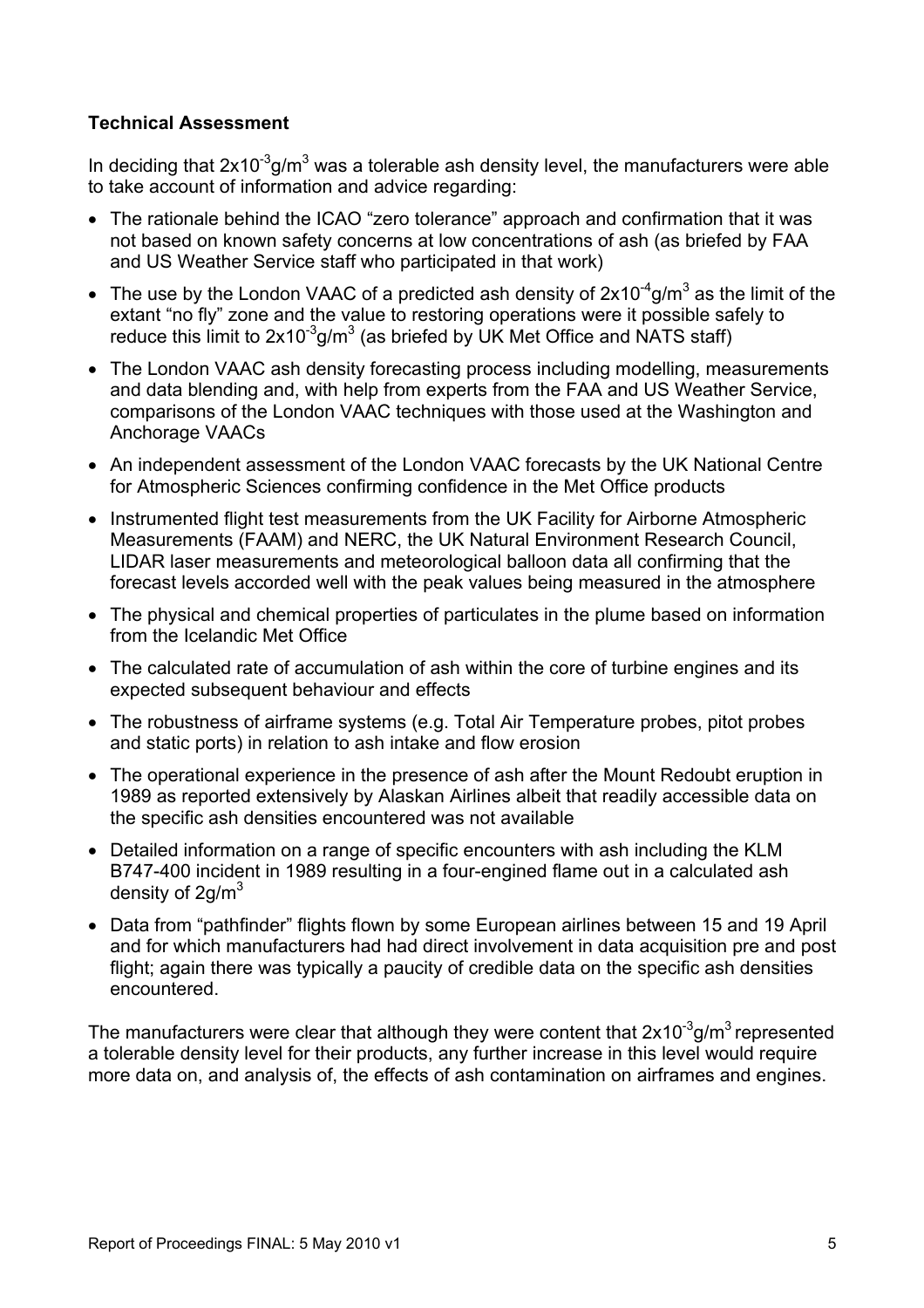#### **Future Work – near term**

By 26 April, the eruption from Eyjafjallajokull had subsided from a peak material ejection rate approaching 1,000 tonnes/second to a rate closer to 10 tonnes/second. However, fresh eruptions from this volcano can be expected for some time to come. Furthermore, the UK Geological Survey advises that 3 out of 4 eruptions of the current active volcano result in Katla, the larger volcano in that region of Iceland, also erupting. Hence, further work in relation to tolerability at higher ash concentrations is advisable in the near term.

It would seem sensible to consider assessing the tolerability of ash and other particulates at densities of the order of 10**-2** g/m**<sup>3</sup>** .

The Group also noted the potential value in examining the case for flights that transition through areas of contamination for a portion of the flight only. It might be possible to accommodate such flights were it possible to specify not only a tolerable rate of accumulation per hour of exposure but also a maximum total accumulation per flight. Were such an approach possible, it could provide aircraft operators with a mechanism to permit safe flight planning and to anticipate the necessity for post flight actions.

With this in mind, manufacturers are continuing to gather data from the current operations and from instrumented specialist atmospheric research aircraft in order to further validate current assumptions and to provide a basis for further work.

Additional airborne research assets are being identified internationally and arrangements made to coordinate their efforts with those of the UK assets. Early data acquisition is being aimed at exploring the outer edges of the no fly zone to confirm the forecast ash densities, to confirm the overall makeup of the ash plume and to provide information to the Health Protection Agency regarding health of aircraft occupants. The data is being committed to the repository run by EUFAR, the European Facility for Airborne Research which coordinates European atmospheric research assets.

In parallel, the UKCAA has alerted aircraft owners and operators, both private and commercial, of the need to report any actual or suspected encounters with ash. These occurrence reports are being gathered, examined and made available through a data repository being established by Eurocontrol. Manufacturers are also receiving such reports directly from the operators of their products.

In addition, manufacturers have worked with some airlines to establish a data gathering programme involving a selected group of aircraft which are being specifically monitored and their condition reported on an ongoing basis as they continue to operate within and outside of the Enhanced Procedures Zone.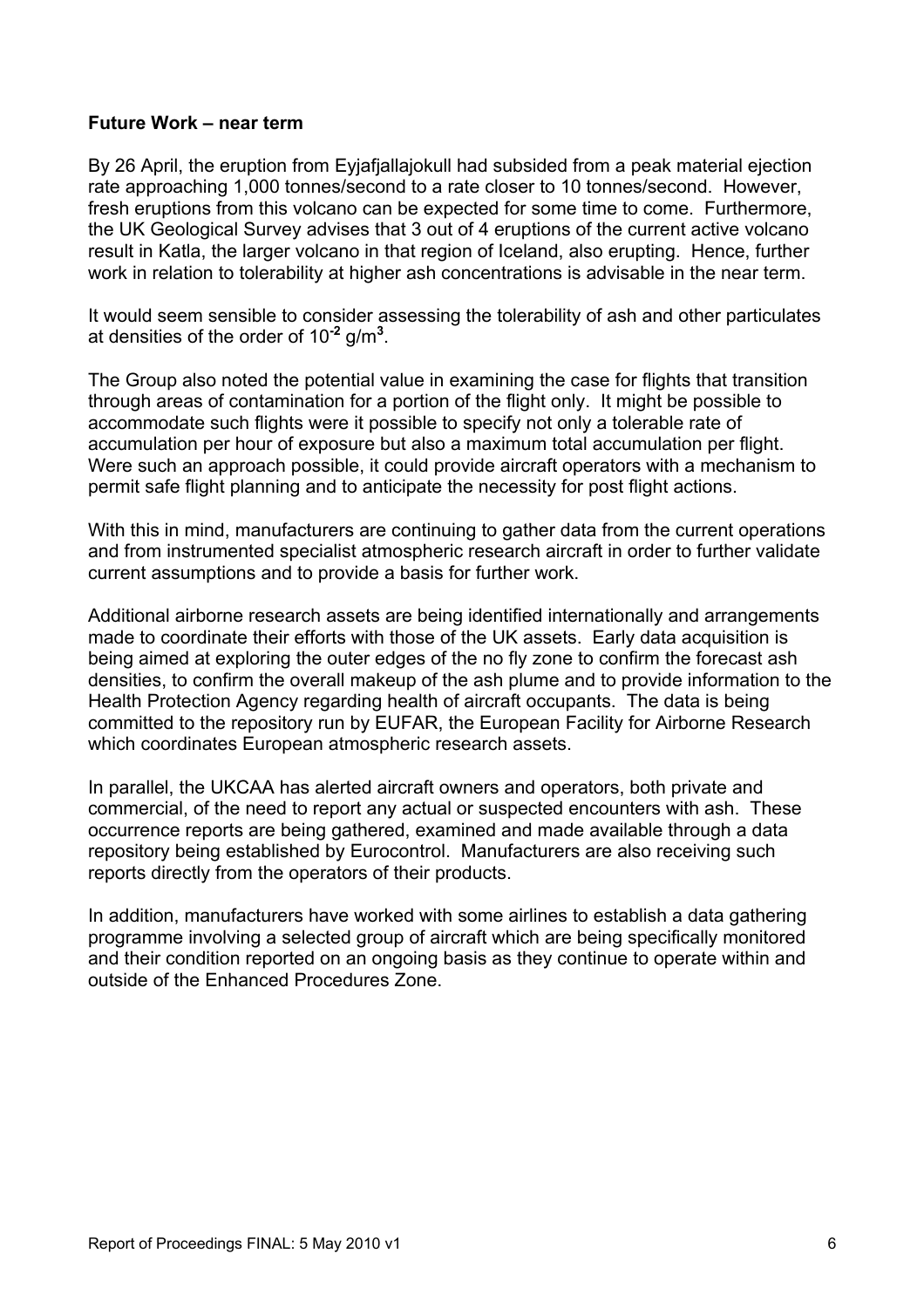#### **Future Work – mid term**

The group established a specialist group to compare the forecasts produced by different VAACs, to identify any variations in approach that might exist and to recommend best practice taking into account such inputs as the manufacturers and operators would make in relation to the usability of the solutions generated.

The specialist group is also drawing together such knowledge, data and research as they can find in order to contribute proactively to the development of new ICAO standards, practices or guidelines. Again, the continued involvement of the manufacturers has been identified as a key aim.

Padhraic Kelleher Head of Airworthiness UK CAA 5 May 2010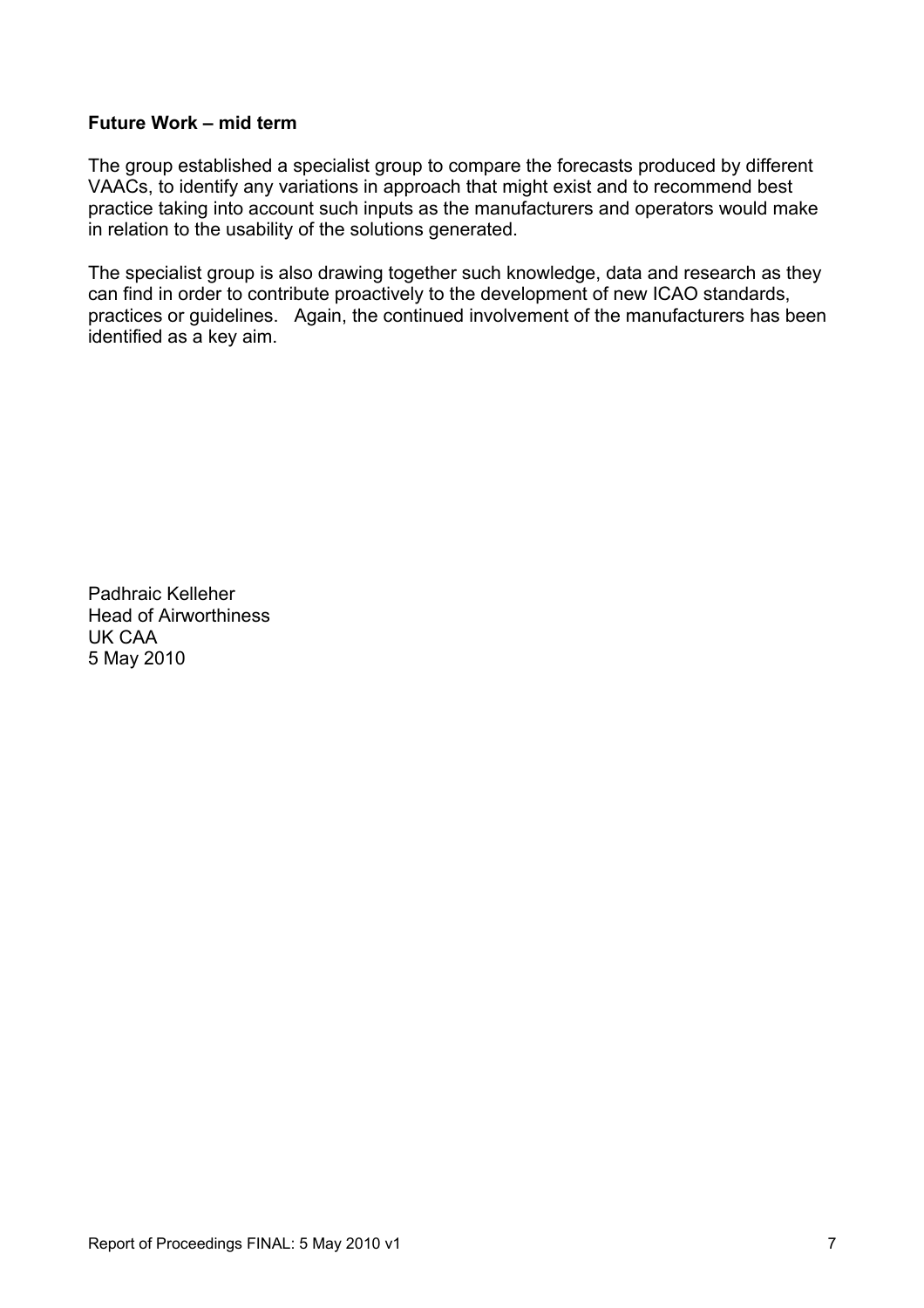## **ATTENDANCE ON THE CONFERENCE CALLS**

This table summarises known participation in a series of conference calls from Saturday 17 to Friday 23 April 2010. There was no call on 21 April.

- Total number of organisations involved: 63.
- Total number of organisations actively participating in calls: grew from 20 to 43.

It is likely that there were many more participants than recorded here due to difficulties for organisations in responding to the on-call registration process and because many organisations fielded teams of experts on each call: 12 from Boeing on Call 1, for example. "Linked" organisations were in contact with proceedings.

|                                         | Call 1               | Call 2                  | Call 3                  | Call 4               | Call 5               | Call 6                  | <b>Linked</b>        |
|-----------------------------------------|----------------------|-------------------------|-------------------------|----------------------|----------------------|-------------------------|----------------------|
| <b>Airframe Manufacturers</b>           |                      |                         |                         |                      |                      |                         |                      |
| Airbus                                  | $\blacktriangledown$ | $\overline{\checkmark}$ | $\blacktriangledown$    | $\blacktriangledown$ | ✓                    | $\checkmark$            |                      |
| <b>ATR</b>                              |                      |                         |                         |                      |                      |                         | ✓                    |
| <b>BAE Systems - Regional Aircraft</b>  |                      |                         |                         |                      | $\checkmark$         | $\checkmark$            |                      |
| <b>Boeing</b>                           | $\blacktriangledown$ | $\blacktriangledown$    | $\overline{\checkmark}$ | $\blacktriangledown$ | $\blacktriangledown$ | $\blacktriangledown$    |                      |
| <b>Bombardier Aerospace</b>             |                      |                         |                         | $\blacktriangledown$ | $\blacktriangledown$ | $\blacktriangledown$    |                      |
| <b>Bombardier Shorts Brothers</b>       |                      |                         |                         | $\checkmark$         | $\checkmark$         | $\blacktriangledown$    |                      |
| Cessna Textron                          |                      |                         |                         |                      |                      |                         | ✓                    |
| Dassault                                |                      |                         |                         |                      | $\blacktriangledown$ | $\checkmark$            |                      |
| Embraer                                 |                      |                         |                         | $\checkmark$         | ✓                    | ✓                       |                      |
| Gulfstream                              |                      |                         |                         |                      |                      |                         | $\checkmark$         |
|                                         |                      |                         |                         |                      |                      |                         |                      |
| <b>Engine Manufacturers</b>             |                      |                         |                         |                      |                      |                         |                      |
| <b>General Electric</b>                 | $\checkmark$         | $\checkmark$            | $\blacktriangledown$    | $\blacktriangledown$ | $\blacktriangledown$ | $\checkmark$            |                      |
| Honeywell International                 |                      |                         |                         | ✓                    | ✓                    | $\blacktriangledown$    |                      |
| <b>International Aero Engines</b>       |                      |                         |                         |                      |                      | $\blacktriangledown$    |                      |
| Pratt & Whitney                         | $\blacktriangledown$ | $\checkmark$            | $\checkmark$            | ✓                    | $\checkmark$         | ✓                       |                      |
| Pratt & Whitney Canada                  |                      |                         | $\checkmark$            | ✓                    | ✓                    | ✓                       |                      |
| Rolls Royce                             | $\blacktriangledown$ | $\blacktriangledown$    | $\blacktriangledown$    | $\blacktriangledown$ | $\checkmark$         | $\blacktriangledown$    |                      |
| <b>SNECMA</b>                           |                      | $\blacktriangledown$    | $\blacktriangledown$    | $\blacktriangledown$ | $\blacktriangledown$ | $\overline{\checkmark}$ |                      |
| <b>Williams International</b>           |                      |                         |                         |                      |                      |                         | $\blacktriangledown$ |
|                                         |                      |                         |                         |                      |                      |                         |                      |
| <b>Air Navigation Service Providers</b> |                      |                         |                         |                      |                      |                         |                      |
| Eurocontrol                             | $\blacktriangledown$ |                         |                         |                      |                      |                         |                      |
| <b>FAA Air Traffic Control</b>          | $\checkmark$         | $\checkmark$            | $\checkmark$            | $\checkmark$         | $\checkmark$         | ✓                       |                      |
| Meteo France (Toulouse VAAC)            |                      | $\checkmark$            |                         | $\checkmark$         |                      |                         |                      |
| Met Office, Iceland                     |                      |                         |                         |                      |                      |                         | $\blacktriangledown$ |
| Met Office, Netherlands                 |                      | $\checkmark$            |                         |                      | $\checkmark$         |                         |                      |
| Met Office, UK (London VAAC)            | $\blacktriangledown$ | $\blacktriangledown$    | $\blacktriangledown$    | $\blacktriangledown$ | $\blacktriangledown$ | $\blacktriangledown$    |                      |
| National Oceanic and Atmospheric        | $\blacktriangledown$ | ✓                       | ✓                       | ✓                    | ✓                    | ✓                       |                      |
| Administration (NOAA), US (Anchorage    |                      |                         |                         |                      |                      |                         |                      |
| VAAC and Washington VAAC)               |                      |                         |                         |                      |                      |                         |                      |
| <b>NATS</b>                             | $\checkmark$         | $\checkmark$            |                         |                      |                      |                         |                      |
| <b>US Air Force Met Service</b>         |                      |                         |                         |                      |                      | $\checkmark$            |                      |